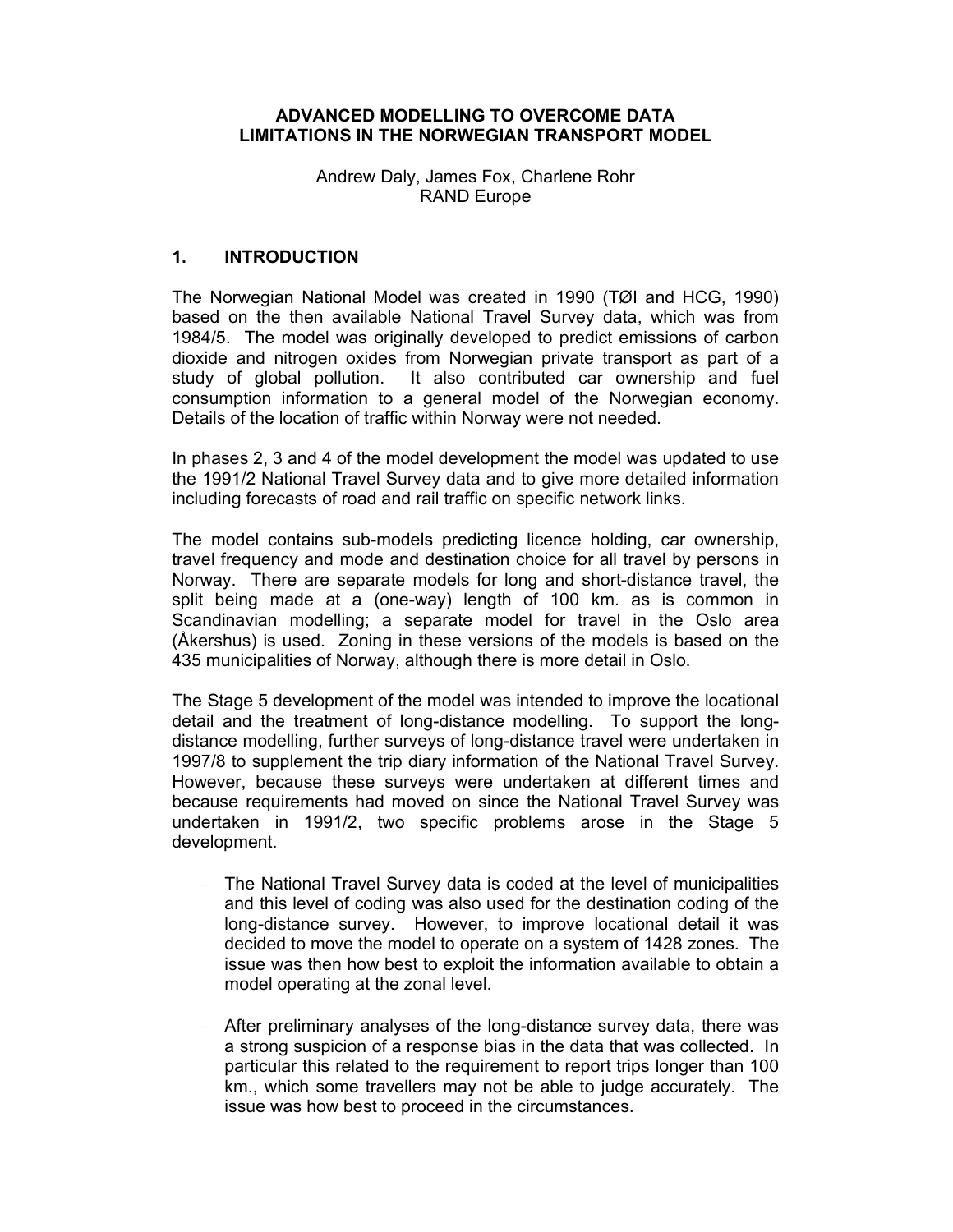In these circumstances, TØI asked RAND Europe, now incorporating HCG, the original developers with TØI of the model system, for advice and assistance. The paper describes how modelling approaches were adapted to deal with the problems.

## 2. LIMITATIONS IN ORIGIN-DESTINATION INFORMATION

The current version (phase 4) of the Norwegian National Transport Model was estimated from travel survey data from 1991/92. In this survey origin and destination information was collected at the municipality level (Norway is divided into 435 municipalities). Consequently, the phase 4 mode and destination models were developed using a zoning system defined at the 435 municipality level.

In 2000, the fifth phase of model development commenced. In the phase 5 modelling work it was decided to use more detailed networks, to allow a more accurate representation of both road and public transport modes. The new zoning system adopted to define these networks uses 1428 zones in place of the 435 municipalities. Note however that the zones aggregate up to define municipalities, with between 1 and 42 zones defined per municipality. Levelof-service (LOS) network measures were defined at the new detailed zoning level for use in the modelling.

During 1997/98, new survey data was collected for use in the phase 5 longdistance mode and destination choice modelling. However, while trip origins were recorded at the detailed zone level, the trip destinations were only recorded at the less detailed municipality level. As a result, it was not possible to use level-of-service matrices defined at the detailed zonal level directly in the modelling. One option to overcome this problem would have been to simply use LOS measures defined at the coarser municipality level. However, this approach would effectively lose all the improvements in accuracy which are gained from the use of more detailed networks. Instead, three different modelling techniques were tested so that LOS measures defined at the zonal level could be used in the modelling. The three techniques are listed below.

- Using a weighted average of the LOS to each zone within the destination municipality;
- Sampling a random zone within each destination municipality and using the LOS for the sampled zone;
- Extending the mode and destination tree structure used in the modelling so that the zonal destination was represented below the municipality, while the choice was specified at the municipality level.

These three approaches are discussed in more detail in the following sections, and are compared to the simpler model based on municipality-level LOS.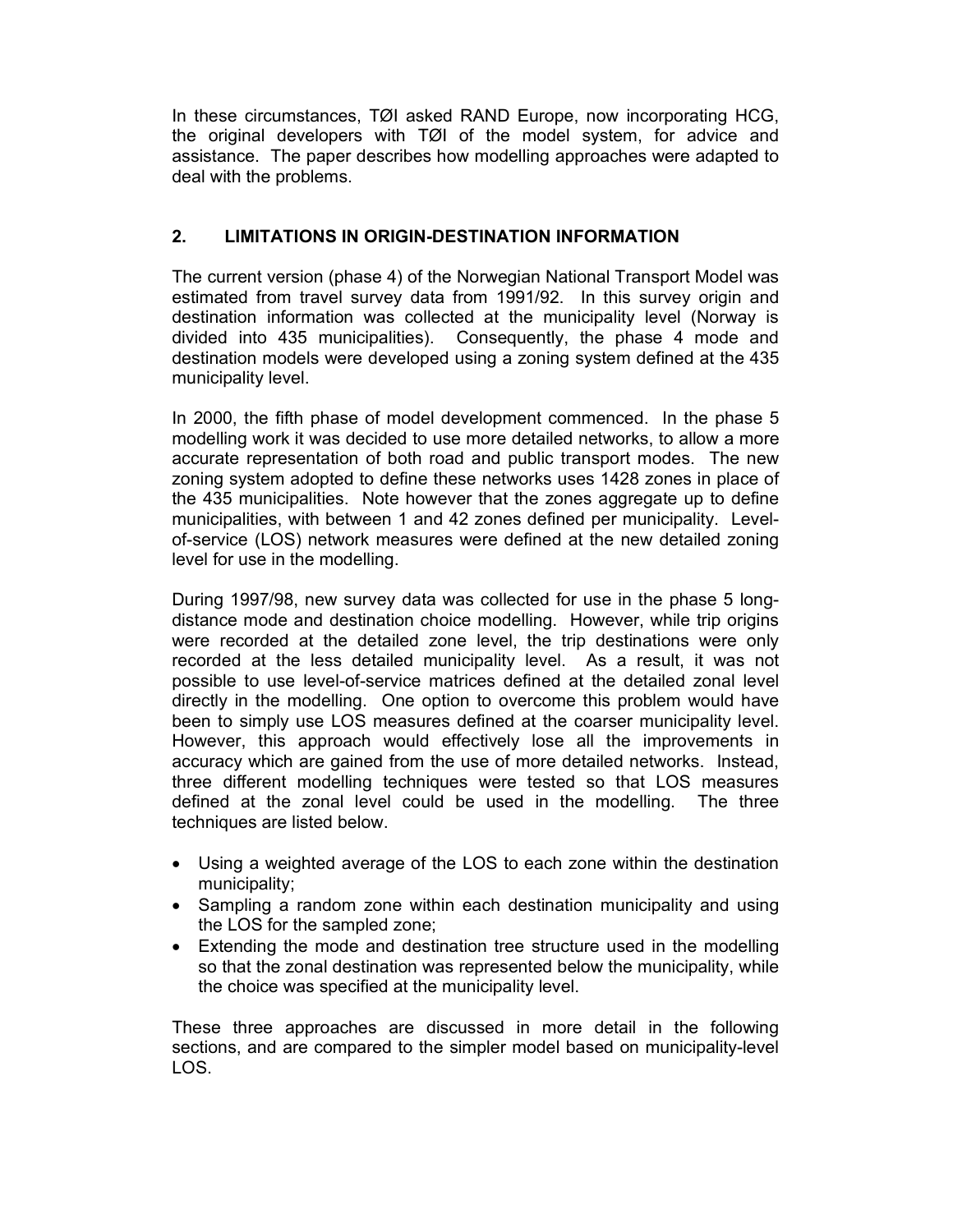# 2.1 Average Level-of-Service

In this approach, the average LOS to each of the destination zones comprising the destination municipality is used in the modelling. Using a simple (unweighted) average would not account for the relative attractiveness of each of the zones which comprise a municipality. Therefore a weighted average was used, using a measure of the attractiveness of each zone relevant to the journey purpose in question. Typical measures of zonal attractiveness (size variables) are population or employment by relevant sector.

A further consideration when calculating the average LOS is that for some trips, not all the destination zones within the destination municipality will be available. For example, consider a municipality consisting of three zones, one of which defines a small town, with the other two zones defining the surrounding rural area. A bus service may only exist for trips originating or arriving in the small town. Consequently, bus LOS will be defined only to the zone which describes the small town, and so it would not be appropriate to average the bus LOS over all three destination zones. To account for this availability issue, the average LOS was calculated from available destination zones only.

For a given LOS measure L, the average LOS from origin zone i to municipality m for mode k was calculated as follows:

$$
L_{ikm} = \frac{\sum_{Z} L_{ikz} A_z \delta_{ikz}}{\sum_{Z} A_z \delta_{ikz}}
$$
 (1)

where: L is the LOS measure for the mode in question; m is the destination municipality, which is comprised of Z destination zones;

Az is the destination attraction measure for zone z;

 $\delta_{ikz}$  defines the availability for destination zone z for a trip originating in zone i by mode k.

Different modes have different origin-destination availabilities, and so the LOS averaging calculations had to be performed separately for each mode. The output from the LOS averaging procedure was a set of rectangular LOS matrices, with origin defined at the detailed 1428 zonal level, and destination defined at the 435 municipality level.

A further complication of this approach is that the utility functions used to describe the attractiveness of each mode-destination alternative define destination at the municipality level. As a result the size variables, used to measure the attractiveness of each destination alternative, are also defined at the municipality level. This results in a potential inconsistency, because the size variable will describe some characteristic (e.g. total population) of the entire destination municipality, but it may be that only some of the destination zones which comprise the destination municipality are treated as available in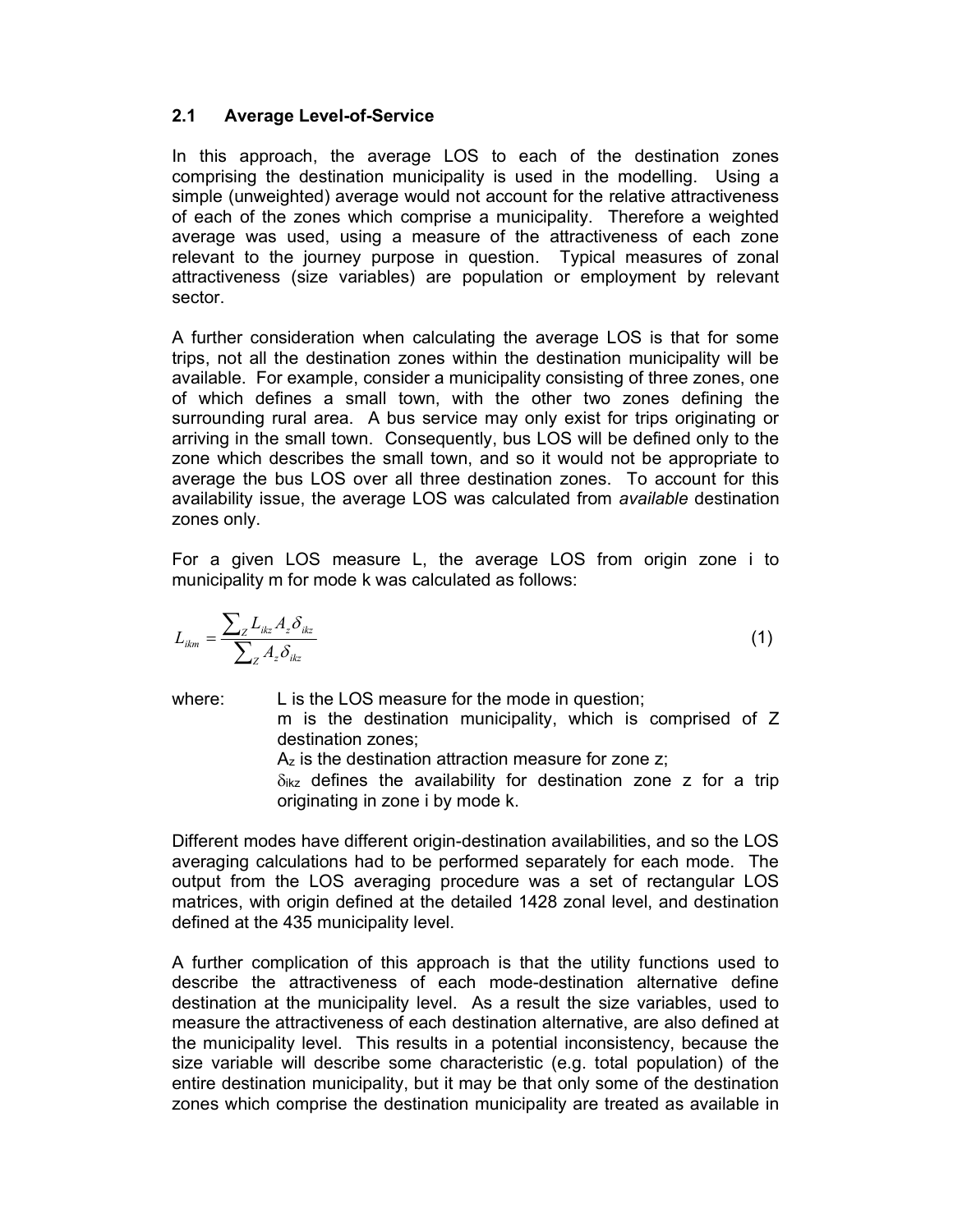the modelling. In such cases, using the attraction variable for the entire municipality exaggerates the true attractiveness of the mode-destination alternative in question. To correct for this inconsistency, a correction term c was added to the mode-destination utility functions, using the formula defined in equation (2).

$$
c_{ikm} = \ln\left(\frac{\sum_{Z} A_{z} \delta_{ikz}}{\sum_{Z} A_{z}}\right)
$$
 (2)

where:  $\qquad \qquad c_{ikm}$  is the correction term added to the utilities of mode k; m is the destination municipality, which is composed of Z destination zones;

Az is the destination attraction measure for zone z;

 $\delta_{ikz}$  defines the availability for destination zone z for a trip originating in zone i by mode k.

It should be noted that the correction  $c_{ikm}$  varies according to the origin zone of the trip, because the availability term  $\delta_{ikz}$  depends on both the origin and destination.

If all of the zones comprising the destination municipality are available, then the term inside the brackets is one, and as  $ln(1) = 0$ , the correction is zero as we would expect.

#### 2.2 Sampled Level-of-Service

The sampled level-of-service (LOS) approach is similar to the average LOS approach, described in the previous section. In the sampled approach, instead of averaging the LOS a destination zone from the chosen municipality is sampled. Rather than sample all zones with an equal probability, destination zones are sampled according to their relative attractiveness, as shown by equation (3).

$$
P_{ikz} = \frac{A_z \delta_{ikz}}{\sum_z A_z \delta_{ikz}}
$$
 (3)

where:  $P_{ikz}$  is the probability of destination zone z being sampled from the Z destination zones which comprise the destination municipality for a trip originating in zone i by mode k; Az is the destination attraction measure for zone z;  $\delta_{ikz}$  defines the availability for destination zone z for a trip originating in zone i by mode k.

As can be seen from equation (3), only zones which are available for the trip in question are sampled.

This approach shares the main disadvantage of the LOS averaging approach, namely that the utility functions used to describe the attractiveness of the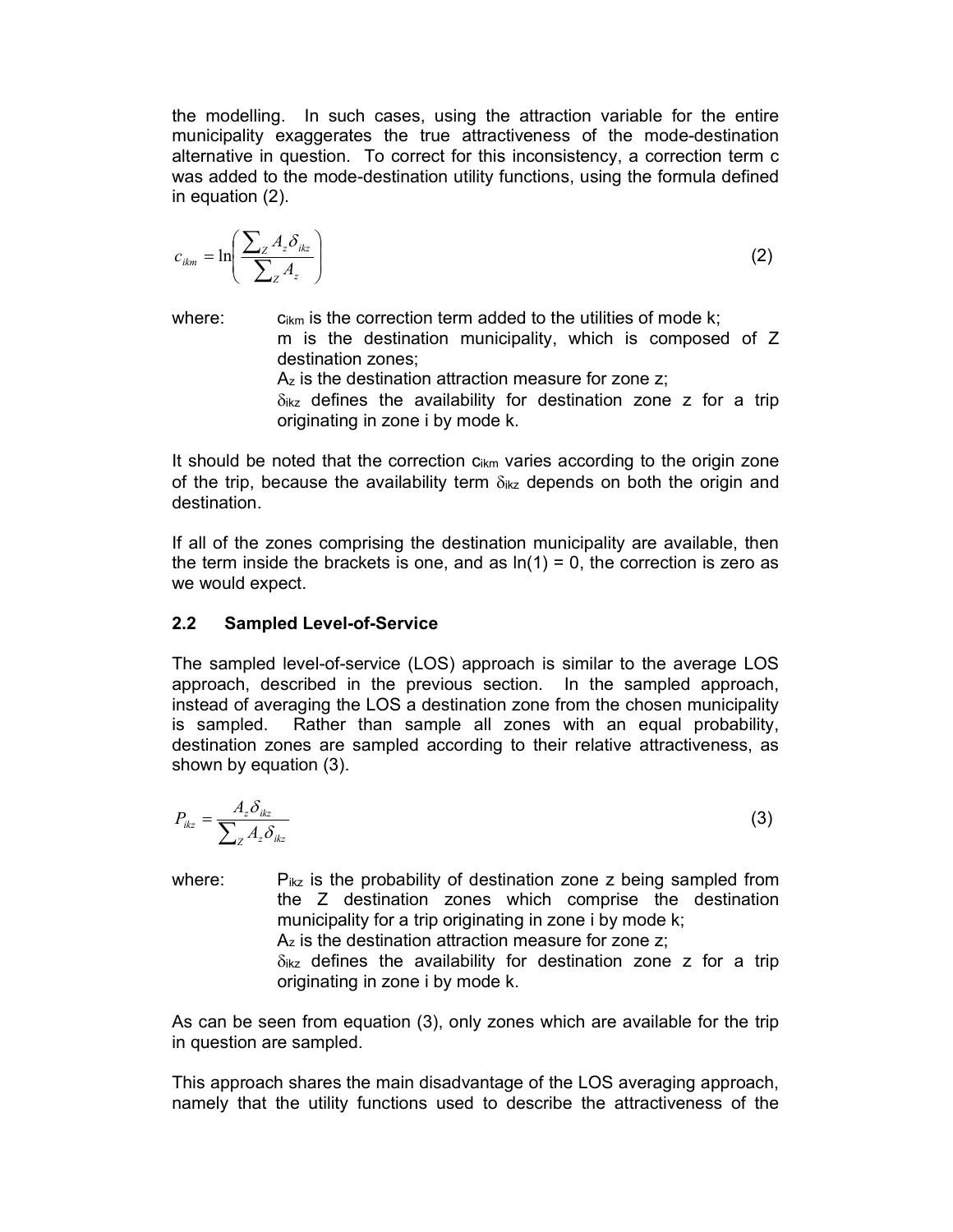mode-destination alternatives define destination at the municipality level, and so the attraction variables used to represent the attractiveness of each destination alternative may exaggerate the true attractiveness of the destination. To correct for this problem, the correction term defined in equation (2) was also used in the sampled LOS models.

### 2.3 Extended Tree Structure

The third approach tested retains the detailed destination information in the modelling by using an extended tree structure in the modelling. In this 'zones below municipalities' tree structure, destination choice is represented both at the municipality and zonal levels. This approach allows the choice of mode to be defined at the municipality level, while defining the utility functions at the detailed zonal level so that detailed network level-of-service (LOS) measures can be used. Figure 1 overleaf illustrates the approach used.

It can be seen from Figure 1 that mode choice is represented higher in the tree structure than destination choice. The implication of this is that destination choice is more elastic than mode choice. The decision to model mode choice above destination choice was made on the basis of results obtained from simpler models, where the destination was represented at the municipality level only. This assumption was retested using the revised structure described here. For different travel purposes, model tests may reveal a different ordering of the choice decisions give the best model results. Another point to note from Figure 1 is that the number of zones comprising with each municipality varies; in this case zones 1 and 2 comprise municipality 1, and zones 3 to 6 comprise municipality 2. Mapping arrays were used to define the relationship between zones and municipalities.

To implement the tree structure shown in Figure 1 using the ALOGIT estimation software, the *choice* is defined for the *composite alternatives* at the municipality level, whereas the utility functions used to describe the attractiveness of the mode-destination alternatives are defined at the lowest level in the tree, the zonal level. This approach allows both LOS and attraction (size) variables defined at the detailed zonal level to be used directly in the modelling. The model coefficients estimated at the zonal level allow the utilities of each mode-zone alternative to be determined, which in turn allows the probability of mode-municipality choice to be determined. The ALOGIT estimation software therefore estimates the vector of model coefficients that maximises the likelihood for the chosen mode-municipalities.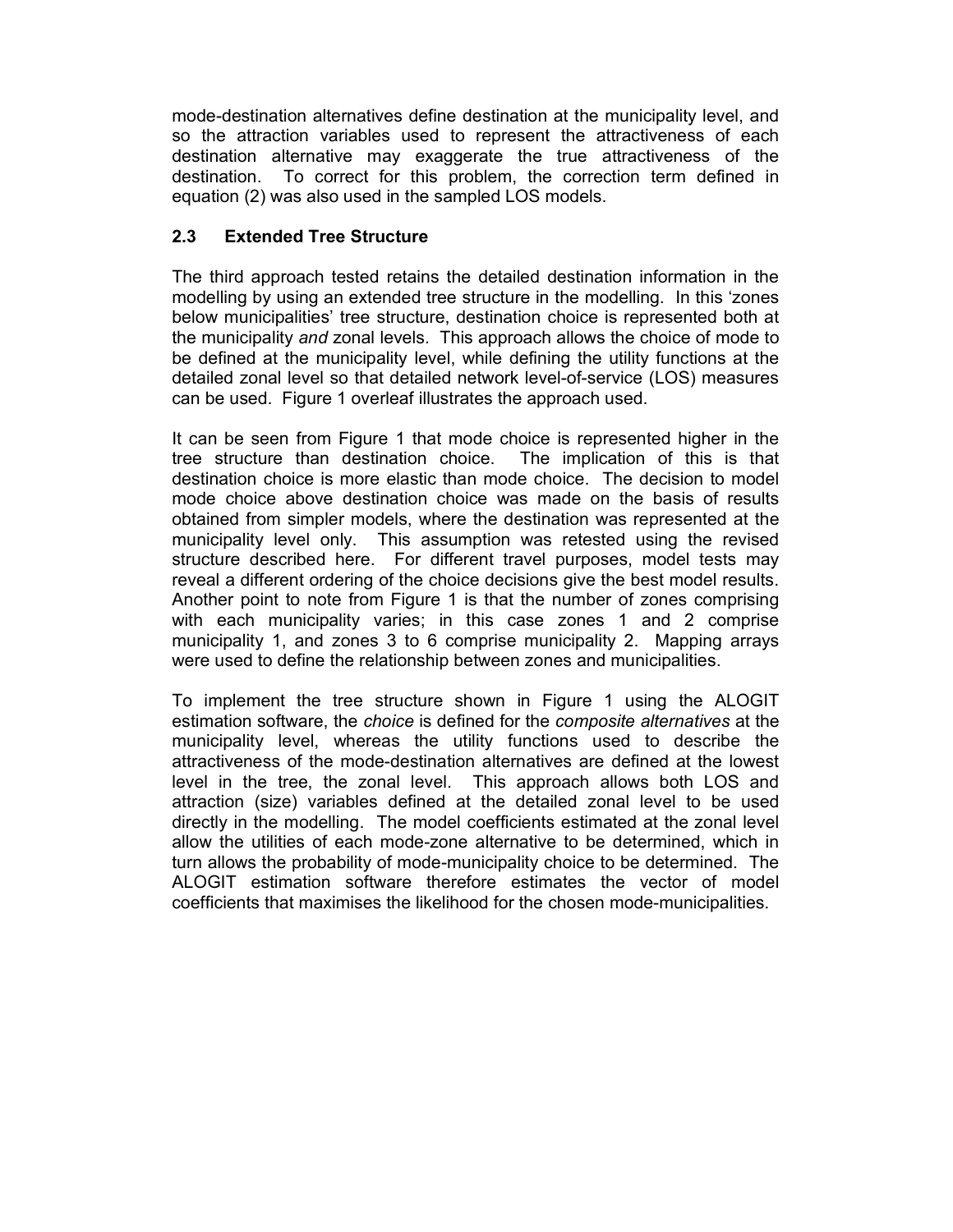Figure 1: Zones below Municipalities Tree Structure



 $z = 1, ... 1428$  zones

It should be noted that the tree coefficient linking zones and municipalities in Figure 1 is constrained to one; this constraint is theoretically necessary, as we assume that the definition of the zone boundaries used does not affect the coefficient estimates obtained.

# 2.4 Comparison of Approaches

The three different approaches were applied to the same data set to investigate which approach gave the best model results. The data set chosen for the investigations was the long-distance tour model specified for the visiting friends journey purpose. The model specification for this purpose had already been determined from earlier model development tests, which were made using LOS defined at the municipality level. This model specification was used without modification for each of the three approaches, enabling a consistent comparison of the approaches to be made.

In Table 1, summary model results are presented for four different models: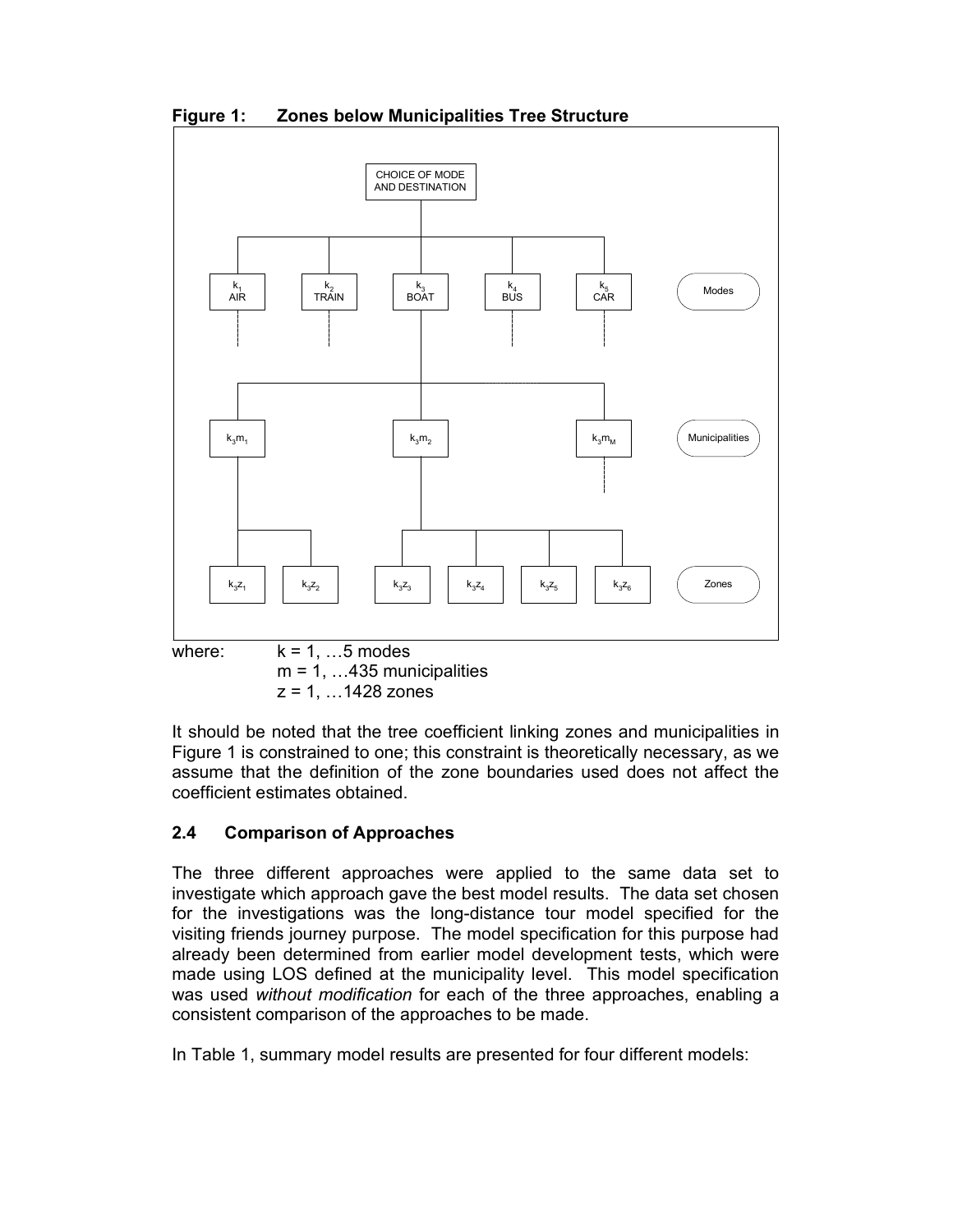- VFR: original model, using LOS defined at the municipality level;
- VFR AVE: used the LOS averaging approach described in Section 2.1;
- VFR SAMP: used the LOS sampling approach described in Section 2.2;
- VFR ZBM: used the extended tree structure approach described in Section 2.3.

Note that the first model uses LOS defined at municipality for both origin and destination. The three subsequent models use LOS defined at the more detailed zonal level at the origin end with the alternative approximations at the destination end as given above.

| Table 1: |            |                | <b>Comparison of Model Results - Key Model Statistics</b> |                |  |
|----------|------------|----------------|-----------------------------------------------------------|----------------|--|
|          | <b>VFR</b> | <b>VFR AVF</b> | <b>VFR SAMP</b>                                           | <b>VFR ZBM</b> |  |

|                         | VFR       | VFR AVE | <b>VFR SAMP</b> | VFR ZBM |
|-------------------------|-----------|---------|-----------------|---------|
| <b>Observations</b>     | 1134      | 1155    | 1155            | 1155    |
| Final log<br>likelihood | $-5773.7$ | -5956.0 | $-5971.1$       | -5936.4 |
| Rho <sup>2</sup> (0)    | 0 279     | በ 272   | 0.269           | በ 377   |
|                         |           |         |                 |         |

It should be noted that the number of observations in the original VFR model is lower than in the other three models, and therefore the results of this model are not directly comparable. This difference arises because trips with a length of less than 90 km are excluded from the modelling. It is possible for a trip to be made to a destination zone which is just over 90 km from the origin, but where the average LOS to the destination *municipality* is just under 90 km. In the original model, the use of municipality LOS means such observations are rejected, and this leads to a lower number of observations.

Comparing the averaging approach to the sampling approach, the averaging approach results in a significantly better log likelihood. However, the best log likelihood and model fit (shown by the  $Rho<sup>2</sup>(0)$  measure) is obtained using the extended tree structure approach.

Table 2 presents the actual coefficient estimates obtained in the four models.

| able 2:             | Comparison of Model Results – Coefficient Estimates |                |                |                 |                |
|---------------------|-----------------------------------------------------|----------------|----------------|-----------------|----------------|
| Coeff.              | <b>Definition</b>                                   | <b>VFR</b>     | <b>VFR AVE</b> | <b>VFR SAMP</b> | <b>VFR ZBM</b> |
| <b>CWDummy</b>      | Winter dummy<br>on car                              | $-0.629(-3.1)$ | $-0.631(-3.0)$ | $-0.611(-3.0)$  | $-0.656(-3.1)$ |
| CCDummy             | Company car<br>dummy on car                         | 1.361(2.2)     | 1.358(2.1)     | 1.315(2.1)      | 1.426(2.1)     |
| G cost3             | Cost term for<br>high income<br>households          | $-0.221(-1.9)$ | $-0.341(-3.1)$ | $-0.273(-2.5)$  | $-0.332(-3.0)$ |
| G cost <sub>2</sub> | Cost term for low<br>income<br>households           | $-0.421(-3.6)$ | $-0.578(-5.2)$ | $-0.514(-4.7)$  | $-0.569(-5.1)$ |
| CA_drlic            | Driving licence<br>dummy on car                     | 1.016(3.9)     | 1.003(3.7)     | 0.980(3.8)      | 1.053(3.8)     |

Table 2: Comparison of Model Results – Coefficient Estimates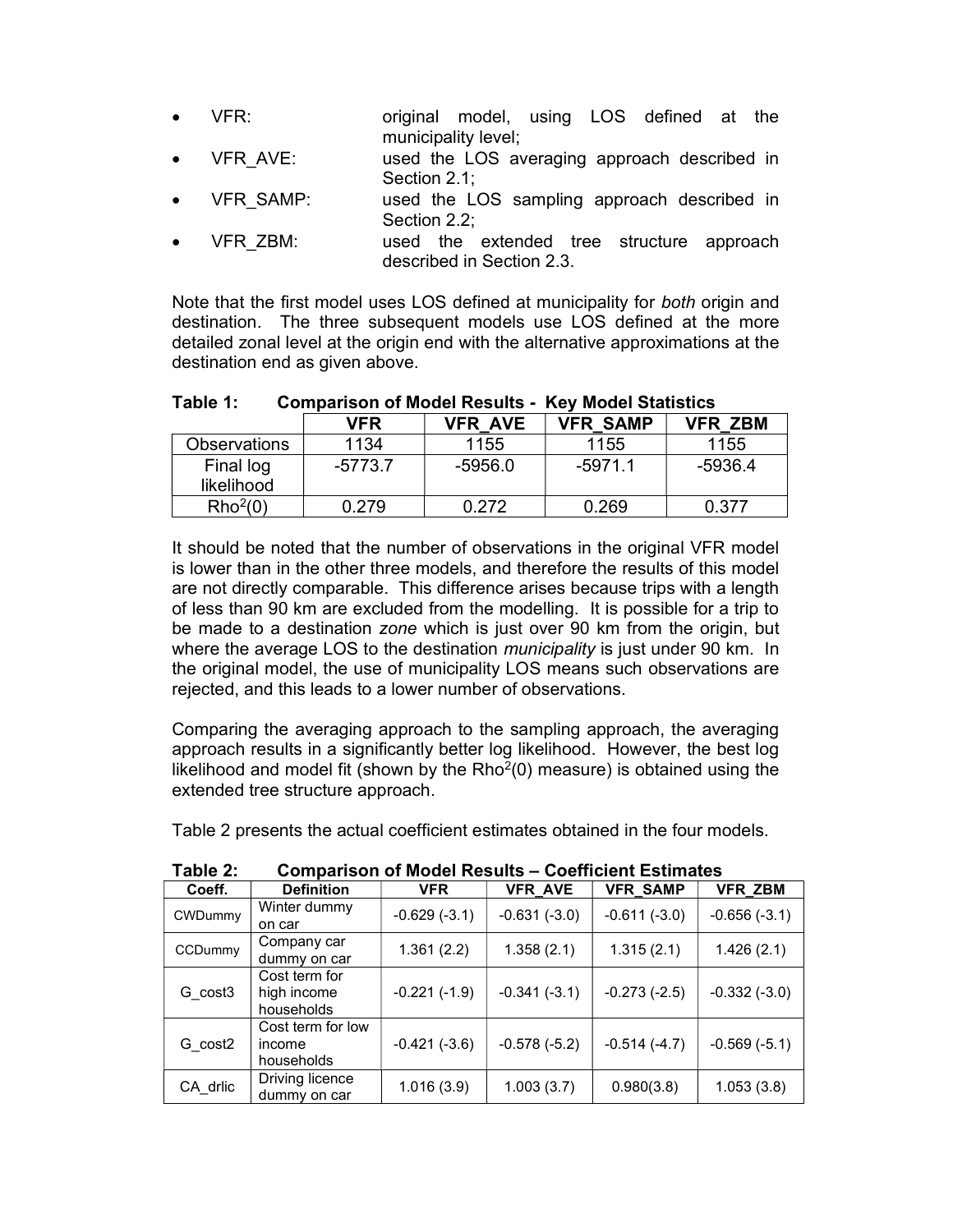| Coeff.          | <b>Definition</b>                                | <b>VFR</b>         | <b>VFR_AVE</b>   | <b>VFR_SAMP</b>  | <b>VFR_ZBM</b>        |
|-----------------|--------------------------------------------------|--------------------|------------------|------------------|-----------------------|
| CA_avail        | Car availability<br>dummy                        | 1.530(6.1)         | 1.654(6.4)       | 1.605(6.4)       | 1.733(5.9)            |
| G trfer         | Number of<br>interchanges                        | $-0.480(-3.7)$     | $-0.421(-3.2)$   | $-0.419(-3.3)$   | $-0.376(-2.8)$        |
| G_freq          | Service<br>frequency                             | $-0.0015(-2.3)$    | $-0.0013(-2.1)$  | $-0.0011(-1.9)$  | $-0.0013(-2.0)$       |
| CA time         | Car time                                         | $-0.0058(-12.6)$   | $-0.0056(-12.7)$ | $-0.0057(-13.1)$ | $-0.0055$ ( $-12.7$ ) |
| G time          | In-vehicle time                                  | $-0.0024$ $(-4.5)$ | $-0.0021(-3.9)$  | $-0.0023(-4.2)$  | $-0.0022$ $(-4.0)$    |
| BU accdis       | Bus access and<br>egress distance                | $-0.063(-2.0)$     | $-0.052(-2.1)$   | $-0.028(-1.8)$   | $-0.049(-1.9)$        |
| BO accdis       | Boat access and<br>egress distance               | $-0.038(-4.3)$     | $-0.046(-4.3)$   | $-0.040(-4.4)$   | $-0.053(-3.7)$        |
| TR accdis       | Train access and<br>egress distance              | $-0.016(-5.1)$     | $-0.018(-5.5)$   | $-0.015(-5.2)$   | $-0.018(-5.3)$        |
| Al accdis       | Air access and<br>egress distance                | $-0.021(-7.7)$     | $-0.022(-7.8)$   | $-0.017(-6.8)$   | $-0.022(-7.5)$        |
| BU const        | Bus mode<br>constant                             | $-0.946(-2.1)$     | $-1.011(-2.3)$   | $-1.071(-2.5)$   | $-1.099(-2.2)$        |
| BO const        | Boat mode<br>constant                            | 0.265(0.5)         | 0.326(0.6)       | 0.530(0.9)       | 0.440(0.7)            |
| TR const        | Train mode<br>constant                           | 0.238(0.8)         | 0.366(1.1)       | 0.293(1.0)       | 0.381(1.2)            |
| Al_const        | Air mode<br>constant                             | 0.165(0.4)         | 0.489(1.2)       | 0.083(0.2)       | 0.494(1.2)            |
| <b>SizeMult</b> | Size term -<br>population in<br>destination zone | $1.000$ (*)        | 1.000 $(*)$      | 1.000 $(*)$      | 1.000 $(*)$           |
| Tr_zn_Mun       | Tree coefficient<br>(zones to munic.)            | $1.000$ (*)        | 1.000 $(*)$      | 1.000 $(*)$      | 1.000 $(*)$           |
| nc              | Tree coefficient<br>(munic to modes)             | 0.732(14.0)        | 0.690(15.3)      | 0.742(14.1)      | 0.722(10.2)           |

Notes: t-ratios are shown in brackets after the coefficient value '(\*)' denotes that a coefficient is constrained to a fixed value

The magnitude and significance of the coefficient estimates are in general similar between the four models. Interestingly the cost terms are more significant in the three models using zonal LOS, which is likely to result from the greater accuracy with which the true cost of journeys can be approximated using a more accurate zoning system. The averaging and extended tree structure models result in more significant cost terms than the sampling model, this is consistent with the patterns in the overall model fit observed in Table 1. Differences in the policy coefficients of time and cost of up to 25 % are found, illustrating the importance of obtaining the best model to avoid policy biases.

In conclusion, it has proved possible to incorporate detailed zonal destination information in the modelling. While the LOS averaging approach gave better results than the LOS sampling approach, the best model results were obtained using the extended tree structure approach. This structure was also the most convenient for application.

The approach described here was then applied by TØI to estimate the models for all the long-distance travel purposes.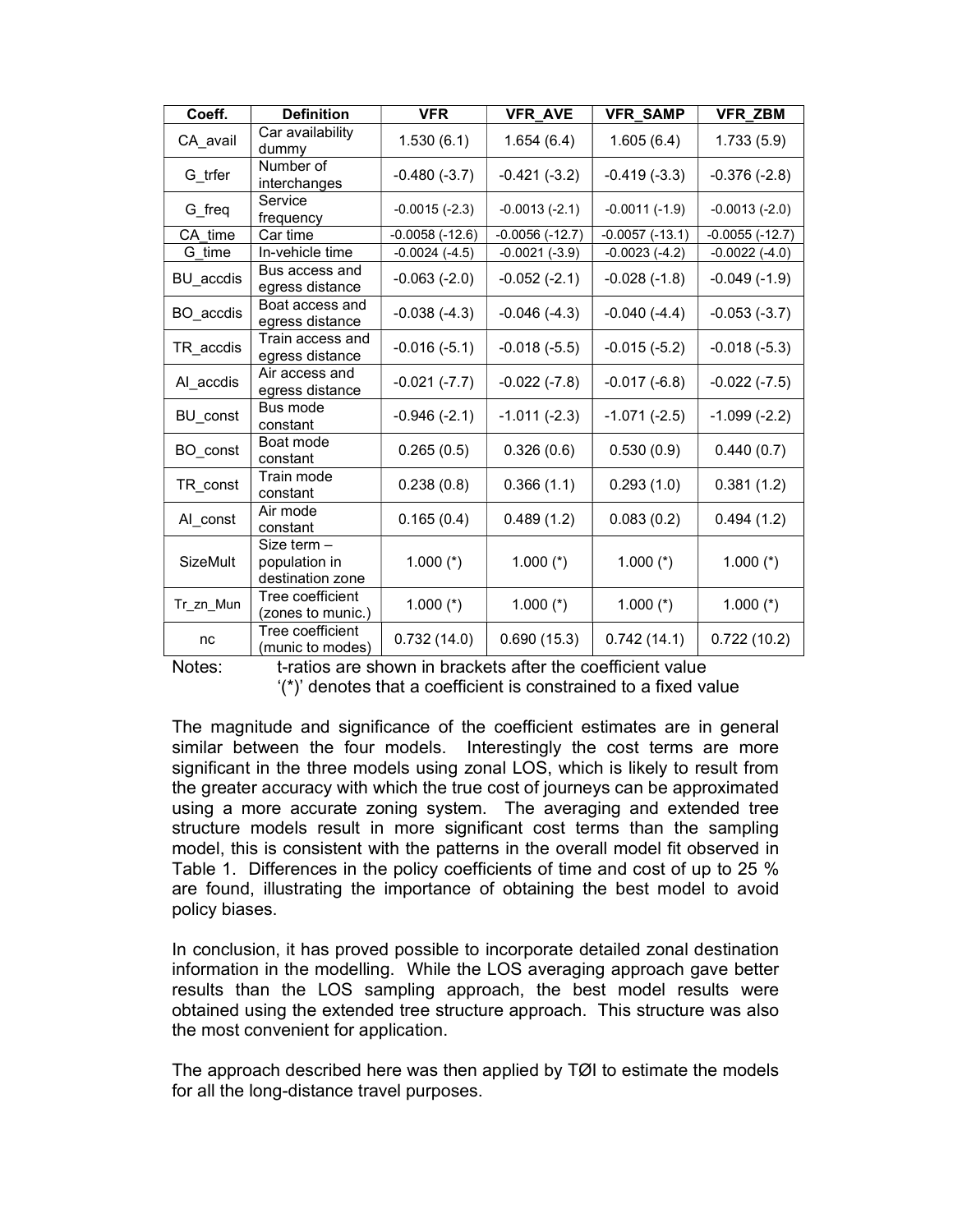# 3. DIFFERENTIAL REPORTING RATES

Prior to the model estimation phase, a concern was raised regarding the main data source to be used for estimation, the 1997/98 Travel Survey data. The concern was that differential reporting rates for different distances meant that the distribution of the observed data across different distance bands was not representative of the 'true' trip length distribution. To illustrate this issue, the trip length distribution observed in the 1997/98 Travel Survey data was compared to an independent data source, one-day Trip Diary data collected during 1998 and 2001. The resulting plot is shown in Figure 2.



Figure 2: Travel Survey and Trip Diary Trip Length Distributions

Notes: the x-axis is not linear

the distributions are only based on trips greater than 90 km in length

It appears that the Travel Survey data under-reports short trips in the 90-110 km band, and over-reports longer trips in the 350–500 km band. Both of these patterns are clearly evident from Figure 2. In order to use the travel survey data in the models without bias, it was necessary to adopt a methodology which corrected for these biases. The methodology used was inspired by the WESML correction, developed by Manski and Lerman (1977). For each observation, a weight was defined according to the distance band in which the observation fell, using the formula defined in equation (4).

$$
weight = \frac{Q_b N}{N_b} \tag{4}
$$

where: b is the trip distance band  $Q<sub>b</sub>$  is the 'true' proportion of data in distance band b N is the total volume of Travel Survey data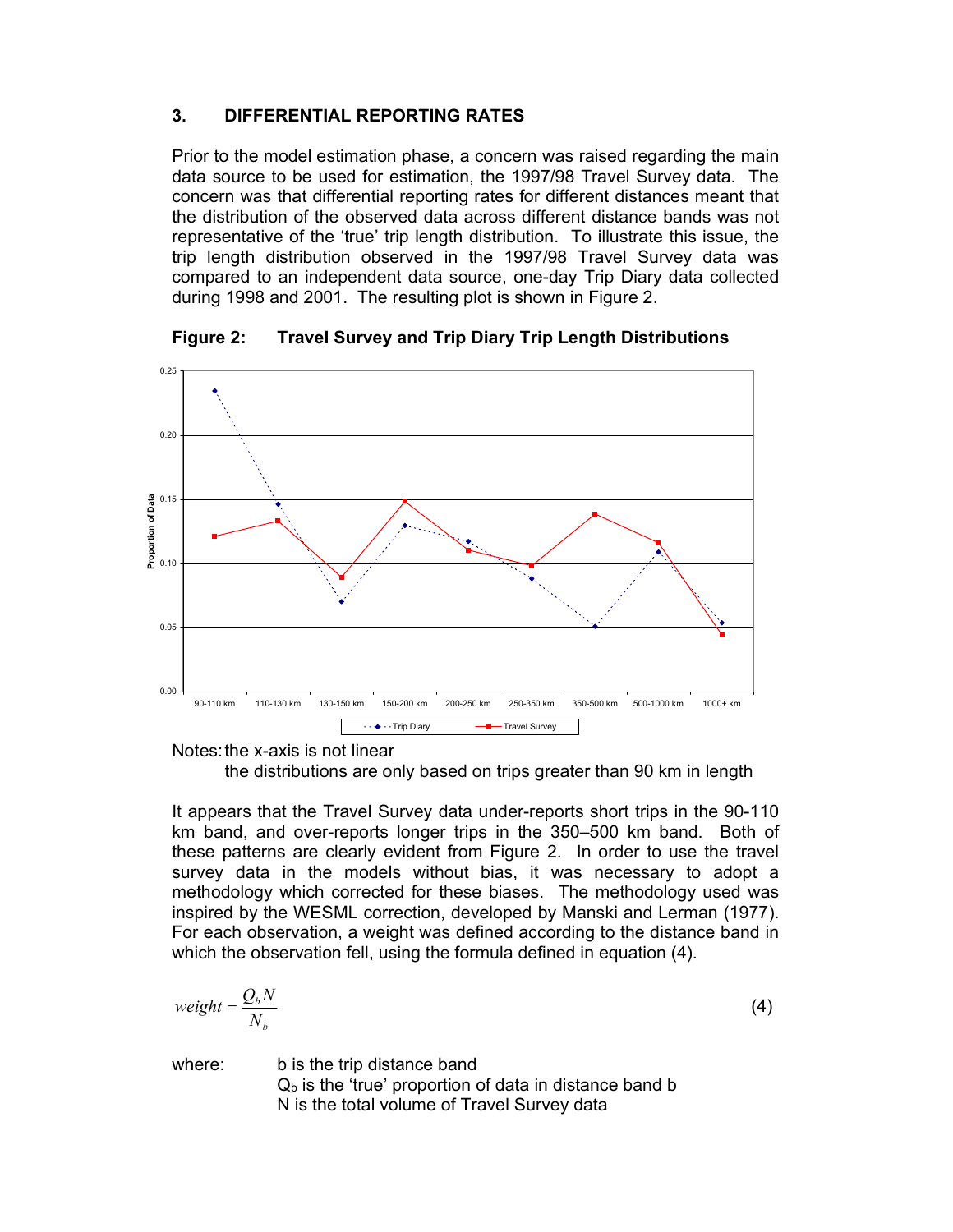#### $N<sub>b</sub>$  is the volume of Travel Survey data in distance band b

The effect of this weight term is to add a lower weight for over-reported distance bands, and a higher weight to under-reported distance bands, to correct for deviations from the true distance band distribution. However, defining the 'true' distance band distribution was a problem. The problem with the Trip Diary data is that the volume of data is low, with a total of 725 observations over 90 km in length, compared to 4733 in the Travel Survey data. Therefore, rather than simply accepting the Trip Diary data as the true distribution, different assumptions were tested by expressing the true distribution as a linear combination of the two data sources using the formula defined in equation (5).

$$
Q_b = \mu Q_b^{\text{ID}} + (1 - \mu)Q_b^{\text{TS}}
$$
\n
$$
\tag{5}
$$

where:  $\mu$  is varied

 $\mathsf{Q}_\mathsf{b}{}^{\mathsf{T}\mathsf{D}}$  is the proportion of Trip Diary data in distance band b  $\mathsf{Q}_\mathrm{b}^{\intercal\mathrm{S}}$  is the proportion of Travel Survey data in distance band b

Three values of  $\mu$  were tested in the modelling:

- $\mu = 0$ : assumes the Travel Survey data is the true distribution
- $\bullet$   $\mu$  = N<sup>TD</sup>/(N<sup>TD</sup>+N<sup>TS</sup>): a weighted average of the two data sets
- $\bullet$   $\mu$  = 1: assumes the Trip Diary data is the true distribution

As in Section 2, the tests were made on the VFR model. Table 3 compares the results obtained using the three approaches using a model with level-ofservice specified at the municipality level for both origins and destinations. The coefficients listed in Table 3 are defined in Table 2.

|                      | $\mu = 0$        | $\mu = N^{TD}/(N^{TD}+N^{TS})$ | $\mu$ = 1        |
|----------------------|------------------|--------------------------------|------------------|
| <b>Observations</b>  | 1134             | 1134                           | 1134             |
| Log likelihood       | $-5780.5$        | $-5757.2$                      | $-5587.6$        |
| Degrees of           | 19               | 19                             | 19               |
| freedom              |                  |                                |                  |
| Rho <sup>2</sup> (0) | 0.278            | 0.281                          | 0.302            |
| Rho <sup>2</sup> (c) | $-5.497$         | $-5.515$                       | $-5.616$         |
| <b>CWDummy</b>       | $-0.652(-3.1)$   | $-0.648(-3.1)$                 | $-0.644(-2.9)$   |
| CCDummy              | 1.267(2.0)       | 1.241(2.0)                     | 1.080(1.8)       |
| G cost3              | $-0.183(-1.5)$   | $-0.239(-2.0)$                 | $-0.604(-5.0)$   |
| G cost2              | $-0.391(-3.3)$   | $-0.446(-3.7)$                 | $-0.804(-6.5)$   |
| CA drlic             | 1.039(3.9)       | 1.024(3.8)                     | 0.968(3.5)       |
| CA avail             | 1.558(6.1)       | 1.561(6.1)                     | 1.648(6.3)       |
| G trfer              | $-0.467(-3.6)$   | $-0.442(-3.4)$                 | $-0.278(-2.1)$   |
| G freq               | $-0.0012(-2.0)$  | $-0.0013(-2.0)$                | $-0.0014(-2.2)$  |
| CA time              | $-0.0061(-12.7)$ | $-0.0060(-12.6)$               | $-0.0059(-11.6)$ |
| G time               | $-0.0028(-5.0)$  | $-0.0028(-4.9)$                | $-0.0026(-4.3)$  |
| BU accdis            | $-0.068(-2.1)$   | $-0.070(-2.1)$                 | $-0.085(-2.4)$   |

Table 3: Comparison of Weighted Model Results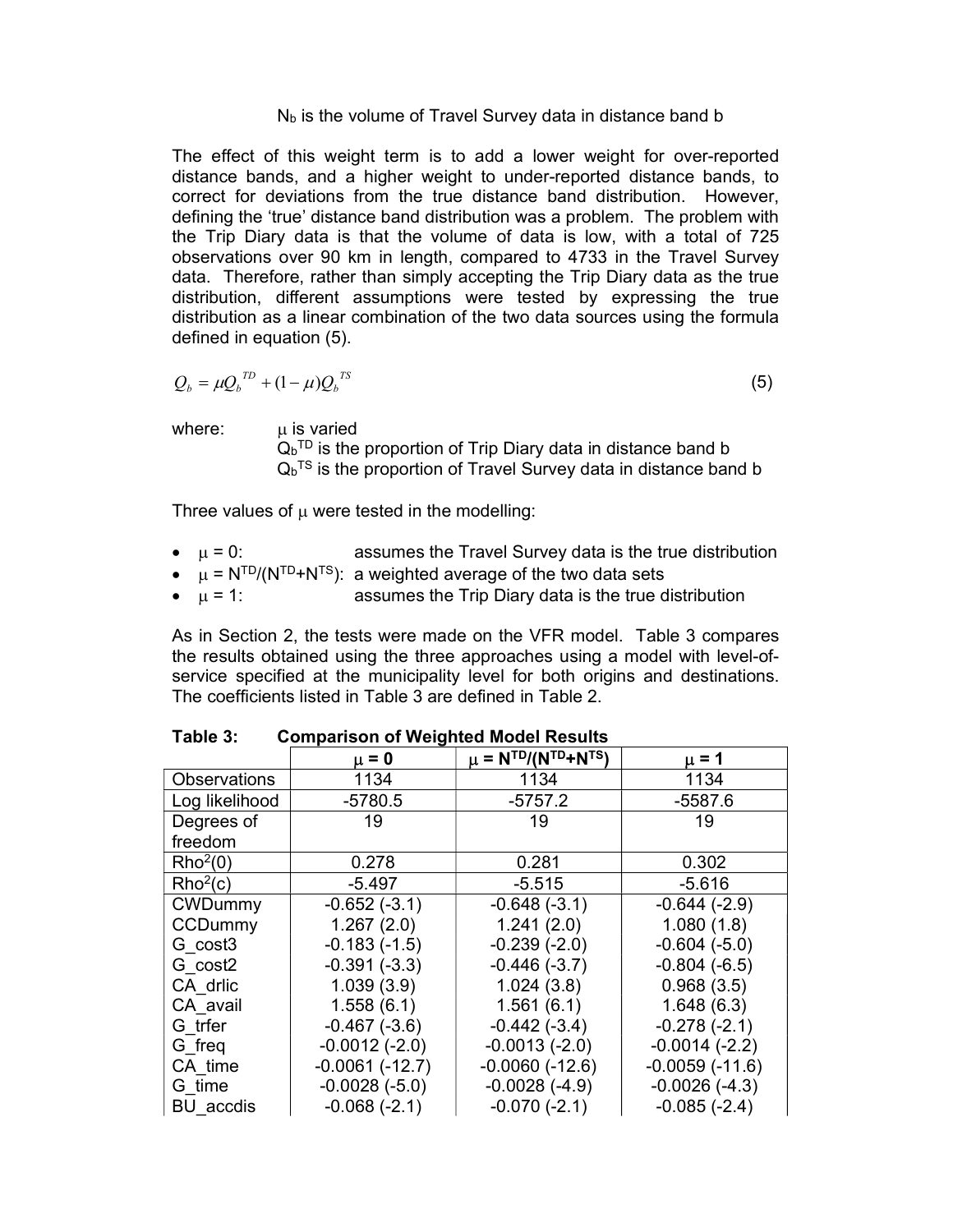|                 | $\mu = 0$      | $\mu = N^{TD}/(N^{TD} + N^{TS})$ | $\mu = 1$      |
|-----------------|----------------|----------------------------------|----------------|
| BO accdis       | $-0.038(-4.4)$ | $-0.039(-4.5)$                   | $-0.044(-5.1)$ |
| TR accdis       | $-0.017(-5.3)$ | $-0.017(-5.4)$                   | $-0.021(-5.8)$ |
| AI accdis       | $-0.021(-7.7)$ | $-0.021(-7.5)$                   | $-0.019(-6.7)$ |
| <b>BU Const</b> | $-1.053(-2.3)$ | $-1.027(-2.2)$                   | $-0.937(-2.0)$ |
| <b>BO</b> Const | 0.234(0.4)     | 0.292(0.5)                       | 0.648(1.1)     |
| TR Const        | 0.205(0.6)     | 0.244(0.8)                       | 0.509(1.6)     |
| Al Const        | $-0.015(0.0)$  | 0.060(0.1)                       | 0.523(1.2)     |
| <b>SizeMult</b> | 1.000 $(*)$    | 1.000 $(*)$                      | 1.000 $(*)$    |
| nc.             | 0.710(14.6)    | 0.714(14.6)                      | 0.690(15.5)    |

Notes: t-ratios are shown in brackets after the coefficient value '(\*)' denotes that a coefficient is constrained to a fixed value

Considering first the total model likelihood, the best results are obtained with  $\mu$ =1, the model run which assumes that the Trip Diary data does indeed represent the true trip length distribution. The improvement in likelihood obtained relative to the  $\mu$ =0 model is large, at almost 200 likelihood points. Study of the individual coefficient estimates reveals that the main change in the  $\mu$ =1 model results compared to the other two models is in the cost coefficients G\_cost3 and G\_cost2. These cost coefficients are both more significant and larger in magnitude (i.e. have more impact on the modedestination choice decision) in the  $\mu$ =1 model. Accepting the hypothesis that the Trip Diary data does indeed define the true trip length distribution, then this is a highly plausible result, because travel cost is directly proportional to distance, and by eliminating distance bias, we should be able to get a better estimate of the importance of cost on the mode-destination choice decision.

Figure 3 compares the trip length distributions predicted by the three models to the observed distribution. It should be noted from that the observed Travel Survey distribution in Figure 3 is based on the 1134 visiting friends observations only, whereas the Travel Survey distribution in Figure 2 is based on the 4733 observations made by all purposes.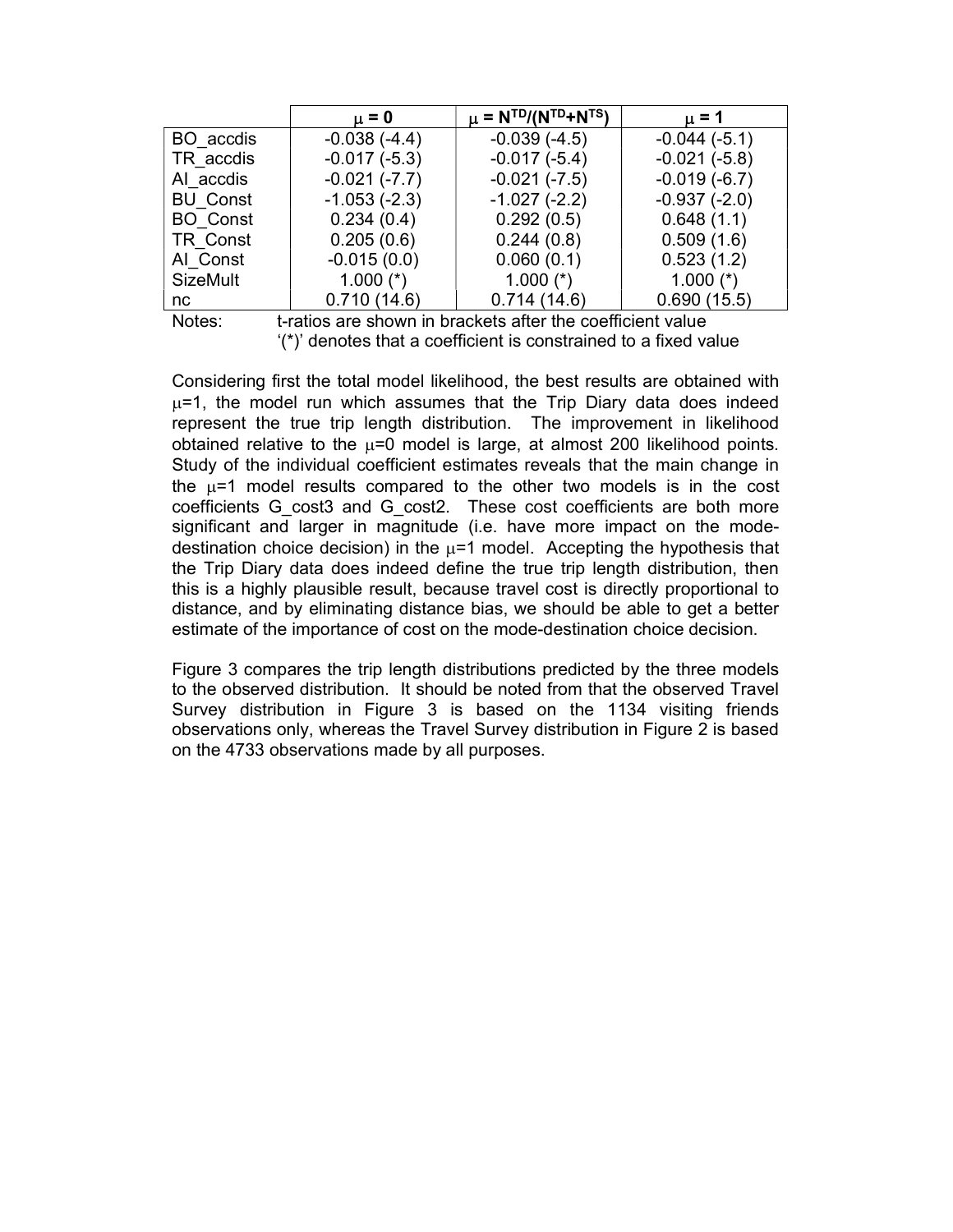

Figure 3: Predicted VFR Trip Length Distributions

Figure 3 demonstrates the predicted trip length distributions moving away from the biased travel survey data, and towards the 'true' trip diary distribution, as the value of  $\mu$  increases. The effect of the correction is particularly apparent for the 90-110 km band, where the  $\mu$ =1 distribution (shown in blue) has moved up the y-axis considerably. The plots in Figure 3 demonstrate that the corrected models predict sensible trip length distributions, which overcome the biases in the (uncorrected) Travel Survey data.

In conclusion, the WESML-based weighting correction has been shown to successfully overcome the biases in the observed data. The best model results were obtained when it was assumed that the one-day trip diary data alone best defined the true trip length distribution.

It is important to note that the 'WESML' correction procedure is being used here as an approximate correction and not to give a true maximum likelihood estimation as described in the work of Lerman and Manski. Nevertheless the procedure does appear to give good results and to correct the biases in the survey data.

This procedure was then applied by TØI to the model estimation for all longdistance travel purposes.

# 4. CONCLUSIONS

The paper has shown how two district advanced modelling techniques could be successfully used to overcome limitations in the Norwegian survey data.